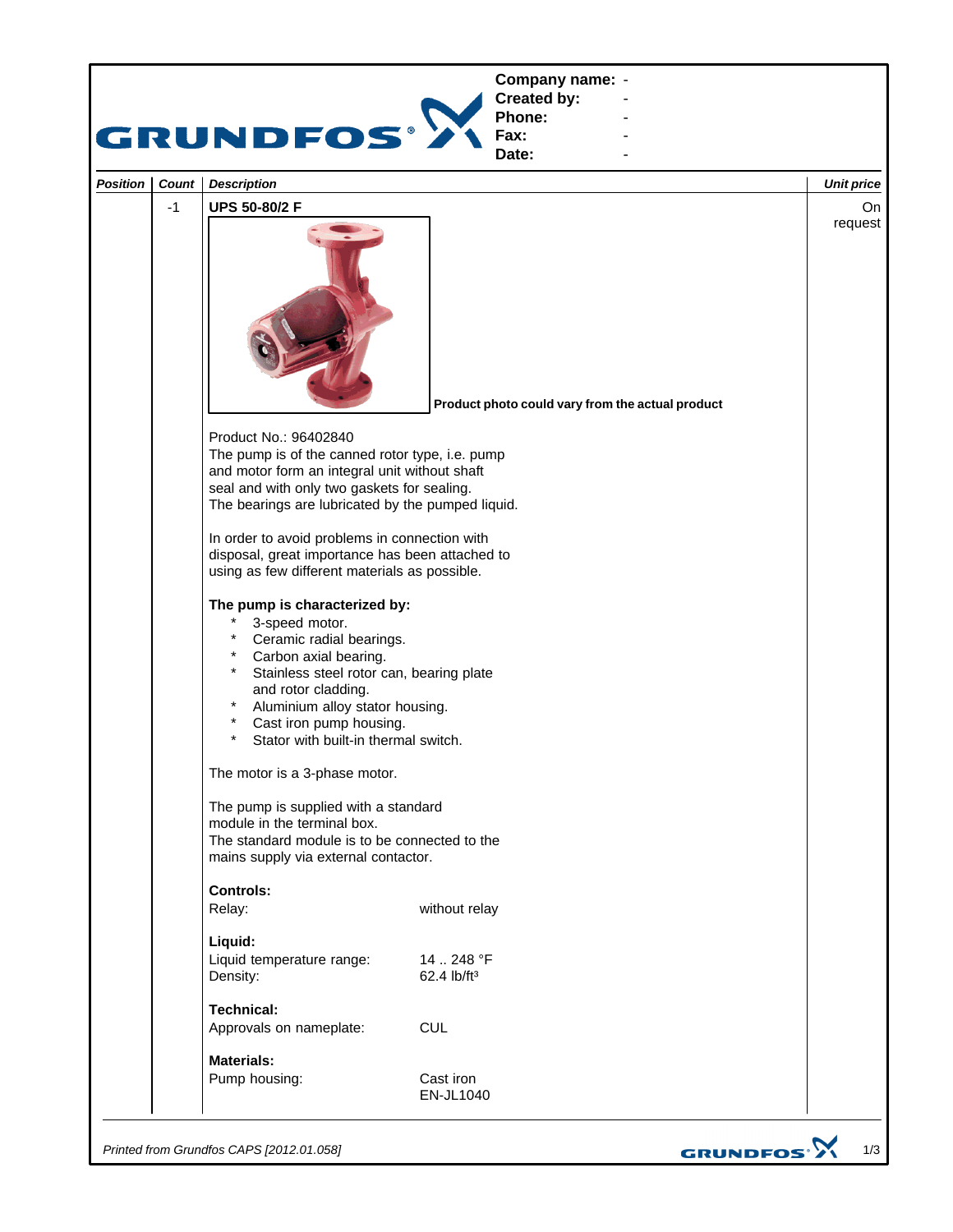## **Company name: -** Construction of the construction



**Created by: Phone: Fax:**

**Date: -** Andrew March 2014 **-** Construction of the construction

**-** Andrew March 2014 **-** Andrew March 2014

| <b>Position</b> | Count   Description                                                                                                                                                                                                                                                            |                                                                                                              | <b>Unit price</b> |
|-----------------|--------------------------------------------------------------------------------------------------------------------------------------------------------------------------------------------------------------------------------------------------------------------------------|--------------------------------------------------------------------------------------------------------------|-------------------|
|                 | Impeller:                                                                                                                                                                                                                                                                      | ASTM 35 B - 40 B<br>Stainless steel<br>DIN W.-Nr. 1.4301<br><b>AISI 304</b>                                  |                   |
|                 | Installation:<br>Range of ambient temperature:<br>Maximum operating pressure:<br>Flange standard:<br>Type of connection:<br>Pipe connection:<br>Pressure stage:<br>Port-to-port length:                                                                                        | 32  104 °F<br>145 psi<br><b>USA</b><br>$\mathsf F$<br>50<br>145 psi<br>11 1/2" mm                            |                   |
|                 | <b>Electrical data:</b><br>Number of poles:<br>Power input in speed 2:<br>Max. power input:<br>Main frequency:<br>Rated voltage:<br>Current in speed 2:<br>Current in speed 3:<br>Cos phi in speed 2:<br>Cos phi:<br>Enclosure class (IEC 34-5):<br>Insulation class (IEC 85): | $\overline{2}$<br>440 W<br>610 W<br>60 Hz<br>3 x 460 V<br>0.6A<br>0.96A<br>0,92<br>0,8<br>X4D<br>$\mathsf F$ |                   |
|                 | Others:<br>Net weight:<br>Gross weight:<br>Shipping volume:                                                                                                                                                                                                                    | 48.7 lb<br>40.6 lb<br>$2.08$ ft <sup>3</sup>                                                                 |                   |
|                 |                                                                                                                                                                                                                                                                                |                                                                                                              |                   |
|                 |                                                                                                                                                                                                                                                                                |                                                                                                              |                   |